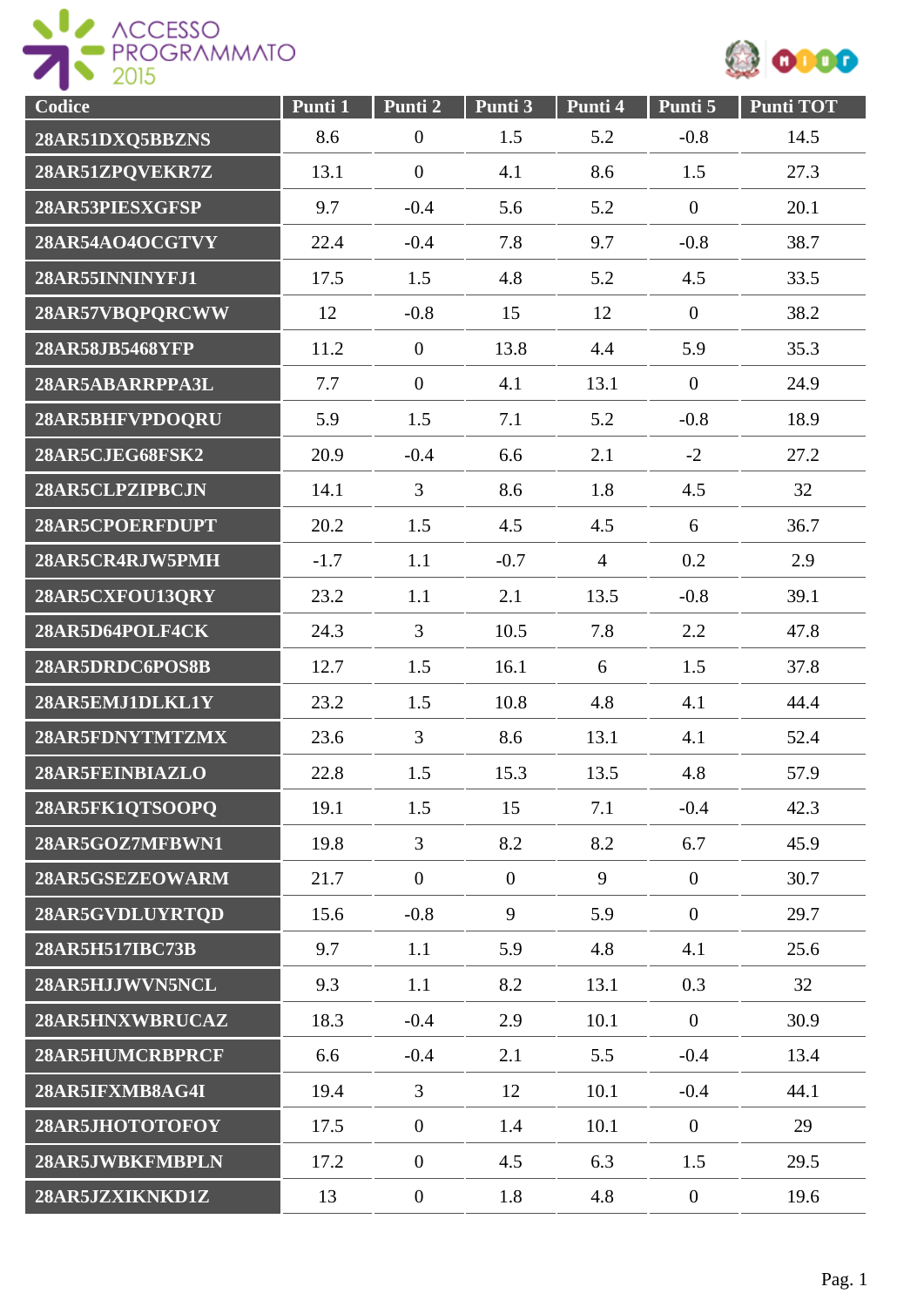

| Codice          | Punti 1 | Punti 2          | Punti 3        | Punti 4 | Punti 5        | <b>Punti TOT</b> |
|-----------------|---------|------------------|----------------|---------|----------------|------------------|
| 28AR5LBHTPWKKMN | 16      | 1.5              | 2.5            | 4.4     | $-0.8$         | 23.6             |
| 28AR5LON27PJCFW | 10.7    | 1.5              | 9.7            | 8.2     | 1.5            | 31.6             |
| 28AR5LPZXTOBA2D | 2.9     | 1.5              | 9.3            | 2.9     | 1.5            | 18.1             |
| 28AR5LVRGPIZ787 | 5.2     | 1.5              | 6              | 4.5     | 5.6            | 22.8             |
| 28AR5MNZHCSPPRK | 13.4    | $\overline{0}$   | 1.5            | 5.6     | $-0.4$         | 20.1             |
| 28AR5N5CSMRAFTV | 18.7    | 1.5              | $\overline{3}$ | 5.6     | $-0.4$         | 28.4             |
| 28AR5NGKCKKKIHP | 19      | 1.1              | $\overline{2}$ | 3.6     | 1.3            | 27               |
| 28AR5NK8HNTOHV6 | 22.4    | 1.5              | $\overline{7}$ | 13.5    | 8.2            | 52.6             |
| 28AR5NOG42KRLO6 | 8       | $\overline{0}$   | 7.4            | 4.4     | $-0.4$         | 19.4             |
| 28AR5NXZJ1YSQKR | 15.2    | 1.5              | 7.4            | 6.3     | $-0.4$         | 30               |
| 28AR5OC4DDGU2JB | 16.4    | 3                | 10.1           | 10.5    | 4.1            | 44.1             |
| 28AR5OVUGRKW1FK | 12.2    | $-0.4$           | 18.7           | 7.5     | $-0.8$         | 37.2             |
| 28AR5P187NKVU0P | 21.7    | 3                | 24             | 5.2     | $\overline{0}$ | 53.9             |
| 28AR5PTKMWZQKIZ | 7.1     | $\boldsymbol{0}$ | 8.6            | 1.5     | $-0.4$         | 16.8             |
| 28AR5PXETSMAOIT | 16.4    | $-0.4$           | 10.1           | 3.7     | 4.1            | 33.9             |
| 28AR5Q6E1PT57Z8 | 15.7    | $-0.4$           | 6.7            | 10.5    | 1.1            | 33.6             |
| 28AR5QHE3E6B7SH | 19.8    | 1.5              | 4.8            | 4.8     | $\overline{0}$ | 30.9             |
| 28AR5QJ1CTRM6CX | 18.3    | $\mathbf{0}$     | 1.5            | 2.6     | $-0.8$         | 21.6             |
| 28AR5OOAPI8OCWX | 10.7    | $-0.4$           | 7.7            | 2.1     | $\mathbf{1}$   | 21.1             |
| 28AR5RREKMLUVDT | 17.5    | $\overline{3}$   | 7.8            | 11.6    | $\overline{3}$ | 42.9             |
| 28AR5RRSM4FE2EC | 19.4    | $\overline{3}$   | 0.6            | 5.9     | 0.3            | 29.2             |
| 28AR5RUN102XY3V | 25.1    | 1.5              | 8.6            | 10.1    | 6              | 51.3             |
| 28AR5SCILIH4HSB | 8.5     | 1.5              | 5.1            | $-0.1$  | 1.5            | 16.5             |
| 28AR5SDQZGTEKRW | 1.8     | 1.5              | 5.2            | 7.1     | 1.1            | 16.7             |
| 28AR5SHDPDFQMC6 | 14.6    | $\mathfrak{Z}$   | 12             | 11.2    | 8.2            | 49               |
| 28AR5SQI1TXIKGI | 10.8    | $\boldsymbol{0}$ | 6              | 2.6     | $\overline{3}$ | 22.4             |
| 28AR5STONYANDOO | 16.5    | $\overline{0}$   | 9              | 12      | 4.1            | 41.6             |
| 28AR5T72LCDGSWW | 9.3     | $-0.4$           | 2.5            | 4.8     | $\mathbf{0}$   | 16.2             |
| 28AR5THBWZ5ZVIQ | 17.5    | 3                | 7.8            | $-0.5$  | 5.6            | 33.4             |
| 28AR5TI1M0RLSP4 | 5.2     | $\overline{0}$   | 4.1            | 10.1    | 4.5            | 23.9             |
| 28AR5TPX7USYU0O | 19.8    | 1.5              | 13.8           | 8.6     | 7.1            | 50.8             |